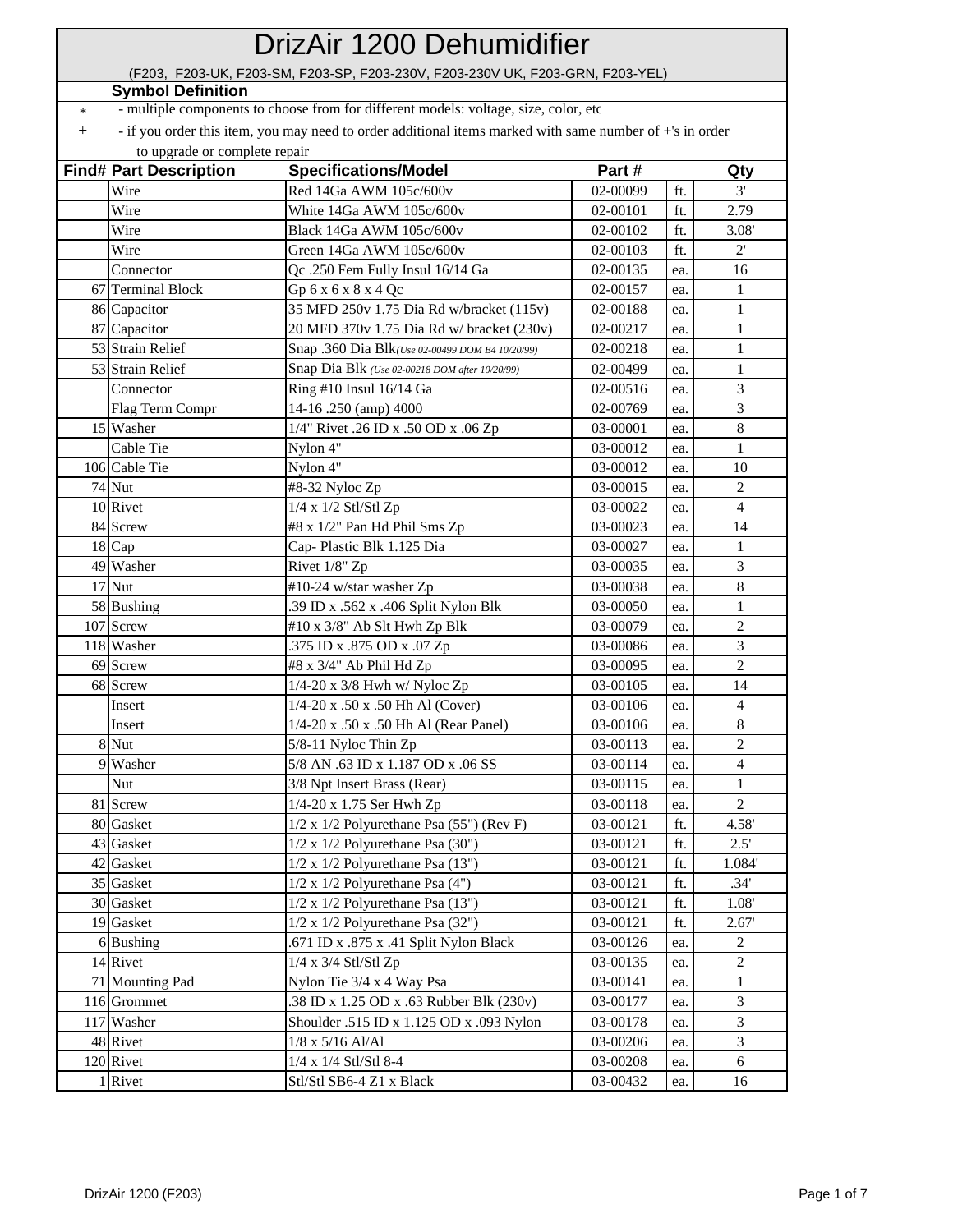| <b>Find# Part Description</b>       | <b>Specifications/Model</b>                  | Part#        |     | Qty            |
|-------------------------------------|----------------------------------------------|--------------|-----|----------------|
| 61 Clamp                            | 3/8 ID Hose Green                            | 03-00471     | ea. | 1              |
| 13 Washer                           | 3/8 Uss .438 ID x 1.00OD x .083 Zp           | 03-00506     | ea. | $\mathfrak{Z}$ |
| 95 Push Mount                       | Heyco (Rev B)                                | 03-00771     | ea. | $\mathbf{1}$   |
| 36 Cable Tie                        | 11" Nylon                                    | 03-00813     | ea. | $\overline{c}$ |
| 77 Rivet                            | 1/8 x 1/8 Al/Al AAP 42                       | 03-00901     | ea. | 2              |
| 79 Screw                            | #8-32 x 1/4 Hwh Class 2 TF                   | 03-00962A    | ea. | 4              |
| 88 Washer                           | Rivet 5/32"                                  | 03-01333     | ea. | 2              |
| 89 Rivet                            | 5/32 x 1/2 Al/Al Zp Blk Anod                 | 03-01367     | ea. | $\overline{c}$ |
| 12 Bolt                             | Shoulder 5/18-18 x 3/4                       | 03-01427     | ea. | 3              |
| 16 Screw                            | 10-24 x 1/2" Slot Hwh Zp                     | 03-01429     | ea. | $\sqrt{2}$     |
| Clamp                               | Hose clamp 1/2 ID (for 13-00083 & 08-01519)  | 03-01481     | ea. | $\sqrt{2}$     |
| 50 Plate                            | Strain Relief w/ Pc Winkle Blk               | 04-00052-01  | ea. | 1              |
| Foam Wrap                           | 6" x 6" Perf White Psa .125 Thick            | 06-00035     | ea. | 3              |
| <b>Box</b>                          | 20.63 x 19.0 x 28.75 323DW HH48 Rsc Pln      | 06-00083     | ea. | 1              |
| Foam                                | 18.0 x 18.0 x 1.0 Eps 1lb                    | 06-00084     | ea. | 1              |
| Foam                                | 2.13 x 2.13 x 28.0 Eps 1lb                   | 06-00085     | ea. | $\overline{c}$ |
| Capsule                             | 1 x 1-1/2 Recloseable Caps-Gel (for paste)   | 06-00105     | ea. | $\mathbf{1}$   |
| 64 Label                            | Model Serial CE Dehus, 230v (w/serial num)   | 07-00162     | ea. | $\mathbf{1}$   |
| 63 Label                            | Model Serial UL/CUL, 115v (w/serial num)     | 07-00165     | ea. | $\mathbf{1}$   |
| Manual                              | Owners 230v CE Dehu                          | 07-00212     | ea. | 1              |
| 47 Label                            | Warning Turbos (Indoors)                     | 07-00259     | ea. | 1              |
| Insert                              | Declaration of Conformity, 230v              | 07-00289     | ea. | 1              |
| 82 Label                            | Product                                      | 07-00302     | ea. | 1              |
| 92 Label                            | Product DZ1200 SM<br>$(F203-SM)$             | 07-00312     | ea. | $\mathbf{1}$   |
| 93 Label                            | Product DZ1200 SP<br>$(F203-SP)$             | 07-00313     | ea. | $\mathbf{1}$   |
| Instructions                        | Pump Testing / MicroSwitch Replacement       | 07-00397     | ea. | $\mathbf{1}$   |
| 59 Label                            | Caution y/b Dehumid                          | 07-01432     | ea. | $\mathbf{1}$   |
| Manual                              | Owners (115v units)                          | 07-01486     | ea. | $\mathbf{1}$   |
| 25 Valve                            | Solenoid, Bypass 1.9mm                       | 08-00108     | ea. | 1              |
| Tubing                              | 3/16 OD x 030 w/ Soft AC/R                   | 08-00153     | ft. | 1.5'           |
| 57 Duct Ring                        | 6" Dia Abs Blk                               | 08-00157     | ea. | 1              |
| 38 Pump                             | 115v, Centrifugal 80 Gph 5 Ft Cord           | 08-00177     | ea. | $\mathbf{1}$   |
| 39 Pump                             | 230v, Centrifugal 80 Gph 5ft Cord (-230v UK) | 08-00197     | ea. | $\mathbf{1}$   |
| 54 Power Cord Assy<br>$\ast$        | 3 X 1.5MM CEE7/7 25 ft (230V EU)             | 08-00200     | ea. | $\,1$          |
| 55 Power Cord Assy                  | 3 x 1.5mm BS1363 25' (230v UK)               | 08-00201     | ea. | 1              |
| 46 Cover                            | Polyethylene Fisher Blue, Front              | 08-00205S    | ea. | 1              |
| 33 Cover                            | Polyethylene Teal Green, Front (-SM)         | 08-00205-01S | ea. | 1              |
| 94 Cover                            | Poly Turf Green, front (-SP, -GRN)           | 08-00205-02S | ea. | 1              |
| $119$ Cover                         | Poly Bright Yellow (F203-YEL)                | 08-00205-03S | ea. | $\mathbf{1}$   |
| 70 Rear Panel                       | Polyethylene Flint Grey                      | 08-00206S    | ea. | $\mathbf{1}$   |
| 40 Base                             | <b>Galvanized Steel</b>                      | 08-00207     | ea. | 1              |
| 3 Bulkhead                          | <b>Galvanized Steel</b>                      | 08-00208     | ea. | $\mathbf{1}$   |
| 34 Shield                           | Pump Galvanized Steel                        | 08-00209     | ea. | 1              |
| 85 Shroud                           | Filter Pc Wrinkle Blk                        | 08-00210-01  | ea. | $\mathbf{1}$   |
| 20 Coil Assy                        | Evaporator/Condenser                         | 08-00211     | ea. | 1              |
| 11 Axle Assy                        | 5/8 OD x 20.29 Zp Stl                        | 08-00212-01  | ea. | 1              |
| 66 Bracket                          | Handle Galvanized Steel                      | 08-00213     | ea. | 1              |
| 56 Hose Wrap                        | .250 Wire Pc Wr Blk                          | 08-00214-01  | ea. | $\overline{2}$ |
| 2 Coil Frame                        | Coil Galvanized Steel                        | 08-00215     | ea. | $\mathbf{1}$   |
| 73 Blower Assy                      | 230v/50Hz, Centrifugal 1350RPM 1 spd         | 08-00217     | ea. | $\mathbf{1}$   |
| 90 Electrical Box                   | <b>Galvanized Steel</b>                      | 08-00218     | ea. | 1              |
| 78 Panel                            | Lower Electrical Box Galvized Steel          | 08-00219     | ea. | $\mathbf{1}$   |
| 91 Panel                            | <b>Upper Electrical Box Galvanized Steel</b> | 08-00220     | ea. | $\mathbf{1}$   |
| 75 Shield                           | Motor Galvanized Steel                       | 08-00221     | ea. | 1              |
| 28 Refrigeration Lines              | 115v/230v, Set                               | 08-00222S    | ea. | $\mathbf{1}$   |
| 51 Handle Assy<br>$\boldsymbol{++}$ | Telescoping                                  | 08-00223     | ea. | $\mathbf{1}$   |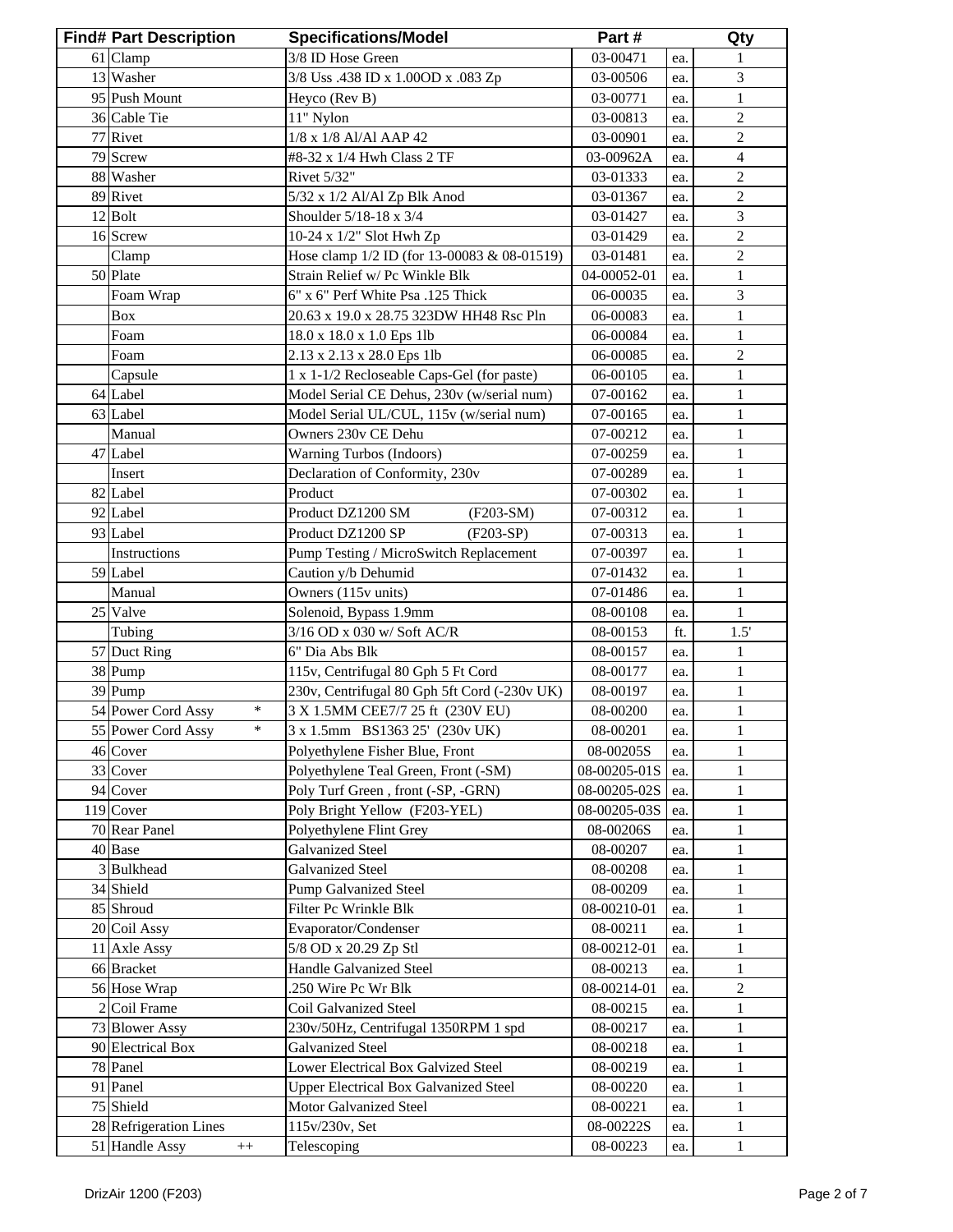| Wire<br>Harness      | 230v<br>v                                   | 00225S<br>08    | ea.<br>. |  |
|----------------------|---------------------------------------------|-----------------|----------|--|
| 52 Power<br>ord Assy | 5P 25ft<br>۰۱۸<br>$\sigma$<br>$\sim$<br>___ | $-00226$<br>ገጸ- | ea.      |  |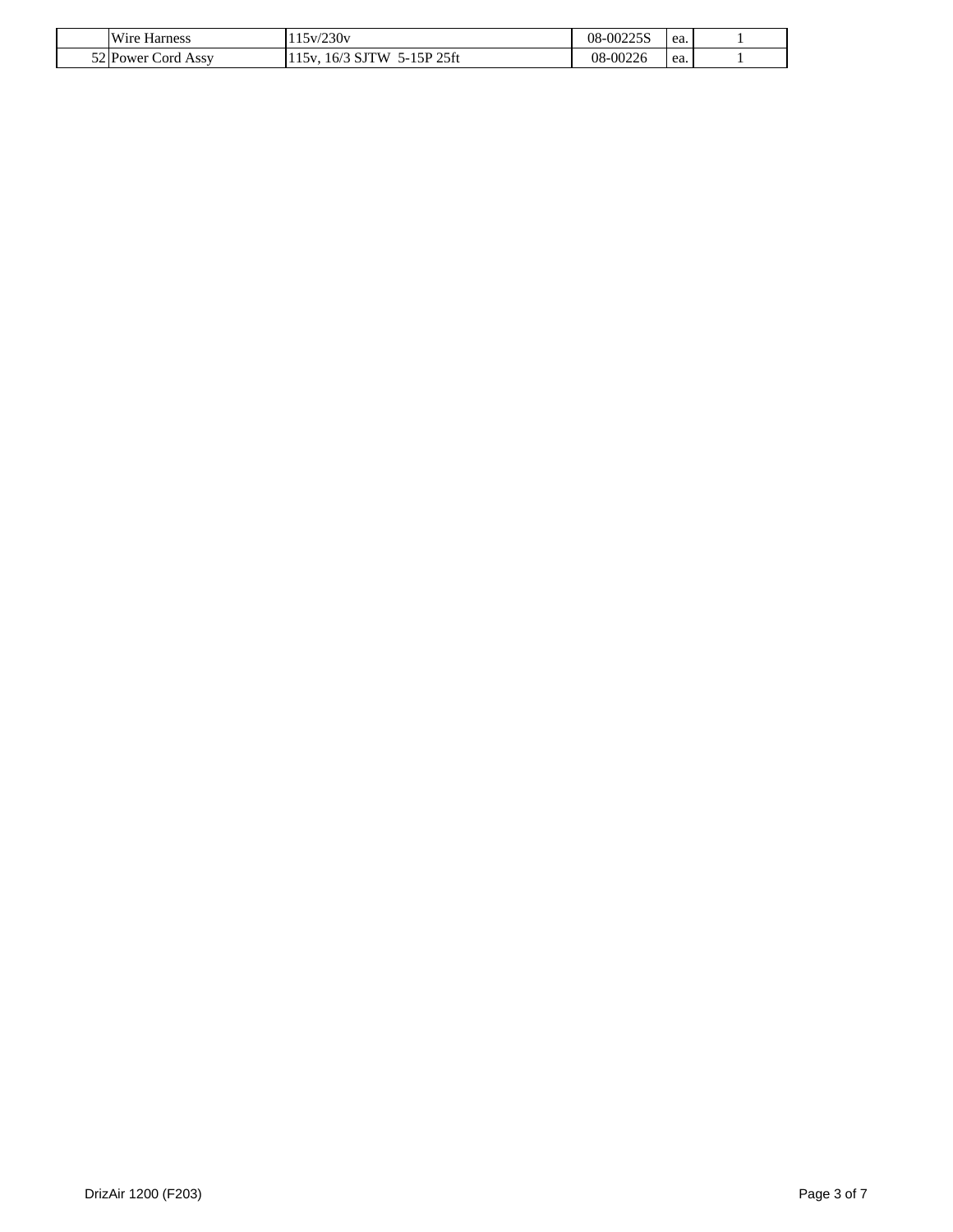| <b>Find# Part Description</b>                   | <b>Specifications/Model</b>                  | Part#            |            | Qty            |
|-------------------------------------------------|----------------------------------------------|------------------|------------|----------------|
| 5 Compressor<br>$*$ +++                         | 230v, Compressor 6370 BTU                    | 08-00228         | ea.        | 1              |
| $\ast$<br>109 Solenoid Assy                     | 115v                                         | 08-00231         | ea.        | 1              |
| $\ast$<br>110 Solenoid Assy                     | 230v                                         | 08-00232         | ea.        | $\mathbf{1}$   |
| 96 Overload<br>$*$ +++                          | 115v, Compressor                             | 08-00235         | ea.        | 1              |
| 97 Overload<br>$*$ +++                          | 230v, Compressor                             | 08-00237         | ea.        | $\mathbf{1}$   |
| 98 Nut<br>$^{+++}$                              | <b>Terminal Cover Hh</b>                     | 08-00240         | ea.        | $\mathbf{1}$   |
| 99 Washer<br>$^{+++}$                           | Gasket 7/32 ID x 9/16 OD Rubber              | 08-00241         | ea.        | $\mathbf{1}$   |
| 111 Spring<br>$+++$                             | $1-1/16$ OD x $1/2$ h                        | 08-00242         | ea.        | $\mathbf{1}$   |
| 112 Gasket<br>$^{+++}$                          | Terminal Cvr 2-5/16 x 3-9/16 x .036 Rubber   | 08-00243         | ea.        | $\mathbf{1}$   |
| 113 Cover<br>$+++$                              | Terminal 3-14 x 2-1/8 x 1-5/8 Plastic        | 08-00244         | ea.        | $\mathbf{1}$   |
| 114 Grommet<br>$^{+++}$                         | .375 ID x 1.50 OD Rubber Black               | 08-00247         | ea.        | 3              |
| 72 Blower Assy                                  | 115v/60Hz, Centrifugal 1550RPM 1 spd         | 08-00257         | ea.        | $\mathbf{1}$   |
| 76 Control Panel                                | 115/230v (Use w/ 08-00260) S/N >8818         | 08-00259         | ea.        | $\mathbf{1}$   |
| 115 Sensor Cable Assy                           | Temp Defrost Dehus (Use w/08-00259)          | 08-00260         | ea.        | $\mathbf{1}$   |
| <b>Control Plate Assy</b>                       | (Part of 08-00259 & in kit S253)             | 08-00263         | ea.        | $\mathbf{1}$   |
| Refrigerant                                     | R-417A, 230v units (\$25.00 Flat Fee)        | 08-00265         | OZ.        | 18             |
| Microswitch<br>$\begin{array}{c} + \end{array}$ | $115v/230v$ (for pump)                       | 08-00298         | ea.        | $\mathbf{1}$   |
| Screw<br>$\overline{+}$                         | Microswitch, Centrifugal pump                | 08-00299         | ea.        | $\sqrt{2}$     |
| Nut<br>$+$                                      | Microswitch, Centrifugal pump                | 08-00300         | ea.        | $\sqrt{2}$     |
| Washer, lock<br>$+$                             | Microswitch, Centrifugal pump                | 08-00301         | ea.        | $\overline{4}$ |
| 4 Compressor<br>$^{\ast}$ +++                   | 115v, 6745 BTU High Eff (As of 11/5/01)      | 08-00304         | ea.        | $\mathbf{1}$   |
| Refrigerant                                     | R-22, 115v units (\$25.00 Flat Fee)          | 08-00755         | OZ.        | 16             |
| 105 Insulation                                  | Cork Tape 2" (6")                            | 08-00784         | ft.        | 0.5'           |
| 104 Insulation                                  | Cork Tape 2" (1")                            | 08-00784         | ft.        | .084'          |
| 103 Insulation                                  | Cork Tape 2" (6")                            | 08-00784         | ft.        | 0.5'           |
| 102 Insulation                                  | Cork Tape 2" (6")                            | 08-00784         | ft.        | 0.5'           |
| 101 Insulation                                  | Cork Tape 2" (3")                            | 08-00784         | ft.        | 0.25'          |
| Insulation                                      | Pipe 3/8 ID x 3/8 Wall (Refrigeration Lines) | 08-00785         | ft.        | 3'             |
| <b>Filter Dryer</b>                             | $1/2$ Ton                                    | 08-01460         | ea.        | 1              |
| Drip Tray                                       | ABS Blk 1200                                 | 08-01518         | ea.        | $\mathbf{1}$   |
| Handle                                          | Fixed PC WR Blk DZ 1200                      | 08-01524-01      | ea.        | $\mathbf{1}$   |
| $\ast$<br>Power Cord Assy                       | 3 X 1.5MM H05RN BS 4343 25FT DZ1200 UK       | 08-01526         | ea.        | $\mathbf{1}$   |
| 108 Tape                                        | 1" Blk Med Psa Resil (1.5")                  | 13-00003         | ft.        | 0.125'         |
| 7 Wheel                                         | 12 x 2 x 5/8 Bore Grey w/Dustcaps            | 13-00053         |            | $\sqrt{2}$     |
| 37 Tubing                                       | $3/8$ x $5/8$ OD Braided Pvc $(35")$         | 13-00083         | ea.<br>ft. | $2.92^{\circ}$ |
| Tool - F203 Handle ++                           | Handle - Installation and Removal            | 13-00151         |            | 1              |
| Stick                                           | Paste Applicator for external repairs        | 13-00158         | ea.        | 1              |
| 62 Tubing                                       | 1/4" ID x 3/8" OD Vinyl, pump out            | 15-00195         | ea.<br>ft. | 40'            |
| 31 Tubing, Inlet                                | 1/2" ID x 3/4" OD Clear Vinyl (4.5")         | 15-01463         | ft.        | .375'          |
| 24 Fitting                                      | Tee $1/4 \times 1/4 \times 1/4$ Copper       | 18-00756         | ea.        | 1              |
| Tubing                                          | 1/4" Copper Soft AC/R                        | 18-00757         | ft.        | 2.58'          |
| Tubing                                          | 3/8" Copper Soft AC/R                        | 18-00758         | ft.        | 2.78'          |
| 26 Fitting                                      | Tee 3/8 x 3/8 x 1/4 Copper AC/R              | 18-00764         |            | 1              |
| 27 Valve                                        | Line Service 1/4" Dia Copper                 | 18-00817         | ea.<br>ea. | 1              |
| 41 Fitting                                      | $3/8$ x 1/4 Reducer                          | 18-01052         |            | 1              |
| 32 Fitting                                      | 3/8 MPT x 1/2 Hb Nylon                       | 18-01391         | ea.<br>ea. | 1              |
| <b>Thermal Paste</b>                            | Thermal Mastic - 8 oz Tube                   | 50-005           | ea.        | 0.025          |
| Tool - Blower Wheel                             | Blower Wheel - #20 Torx Bit T-Handle         | S <sub>247</sub> | ea.        | 1              |
| Handle-Crossbar Assy                            | Includes crossbar, foam, rivets              | S249             | ea.        | $\mathbf{1}$   |
| Control Panel Kit                               | Programmable Control Panel Upgrade           | S253             | ea.        | $\mathbf{1}$   |
| Microswitch Kit<br>$^{+}$                       | incl. screws, nuts, washers                  | S262             | ea.        | 1              |
| <b>Refrigeration Lines</b>                      | Suction-115v/230v DZ1200 Modification        | S <sub>264</sub> | ea.        | 1              |
| Handle Kit                                      | DrizAir 1200 Rigid handle upgrade kit        | S375             | ea.        | $\mathbf{1}$   |
|                                                 |                                              |                  |            |                |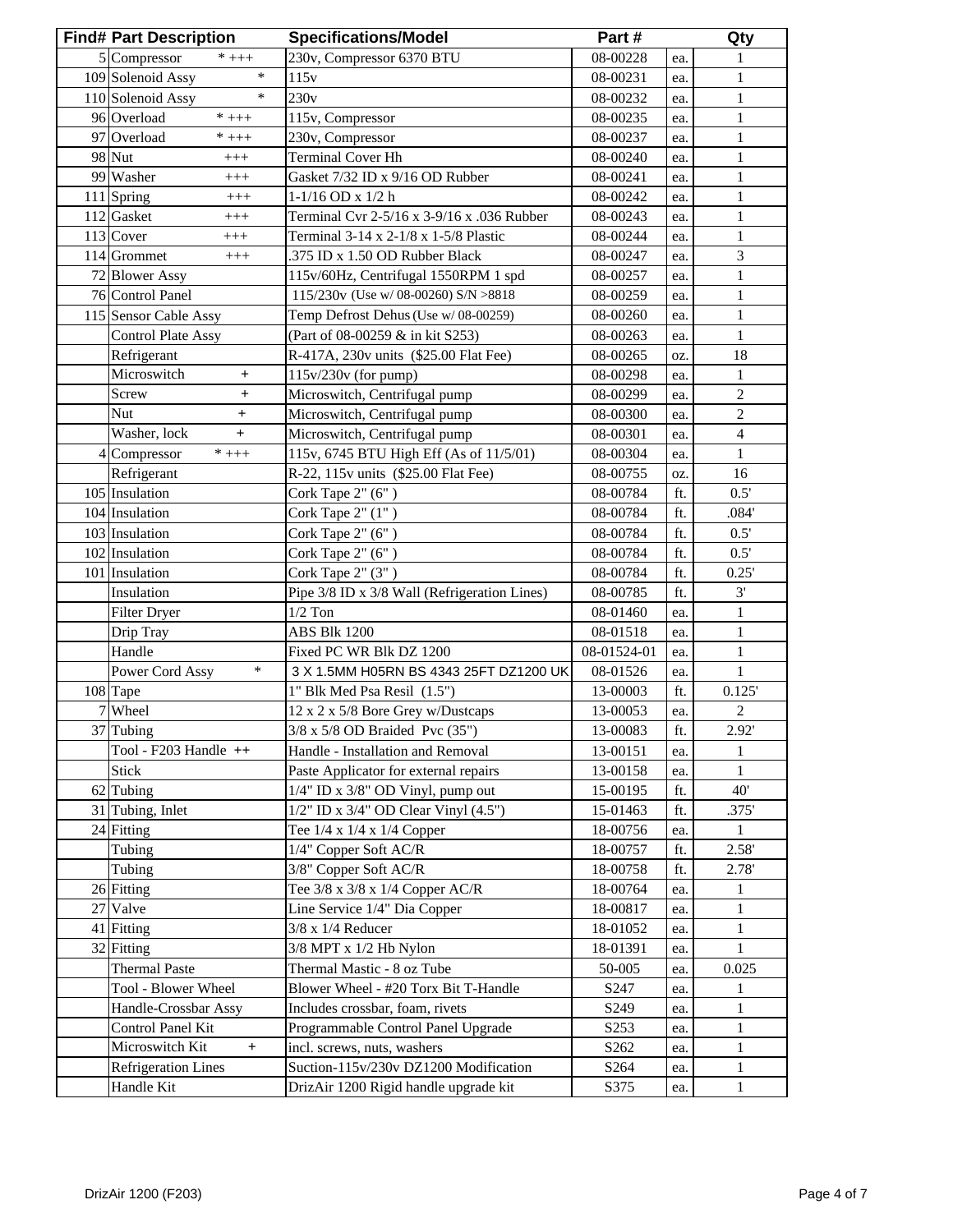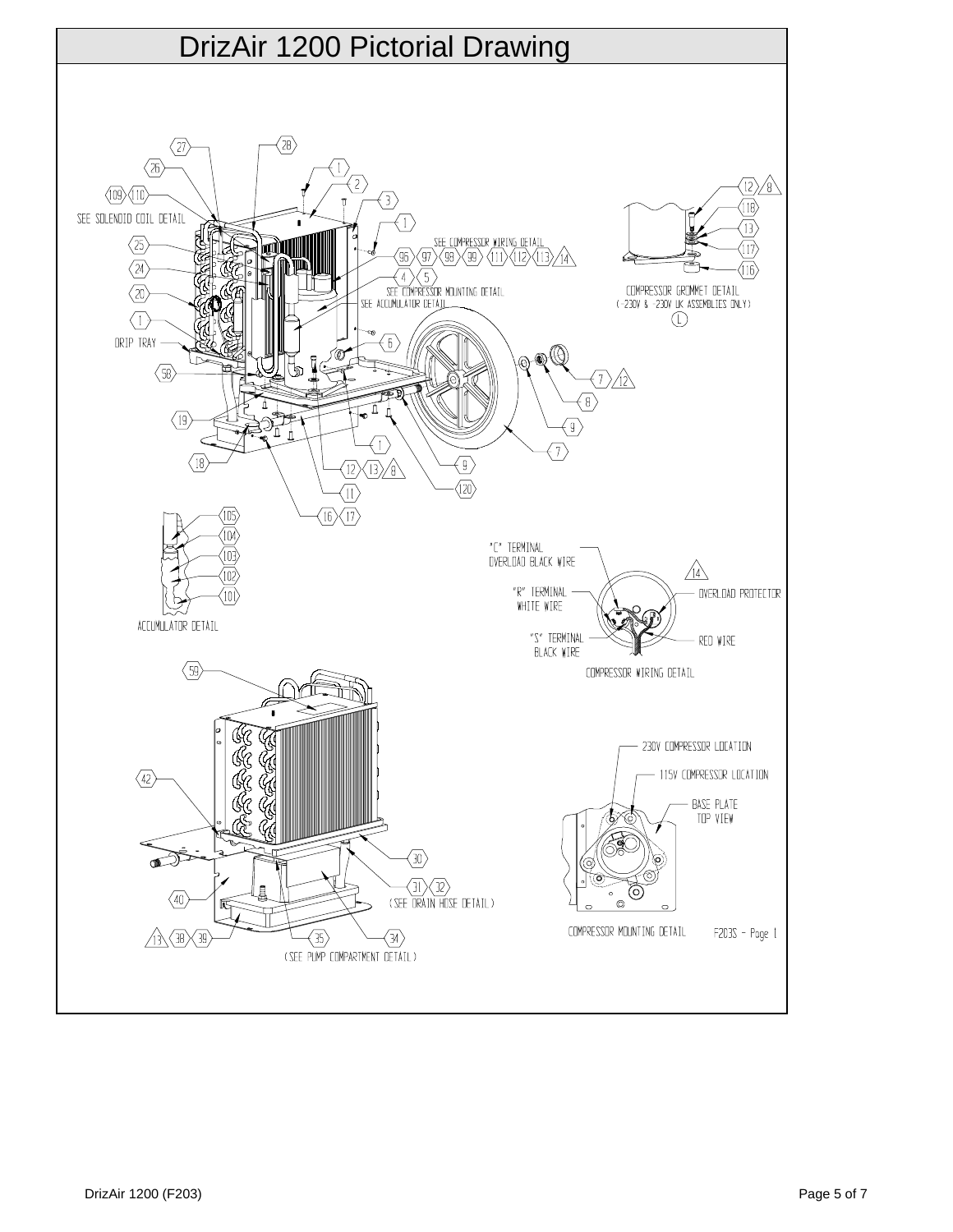